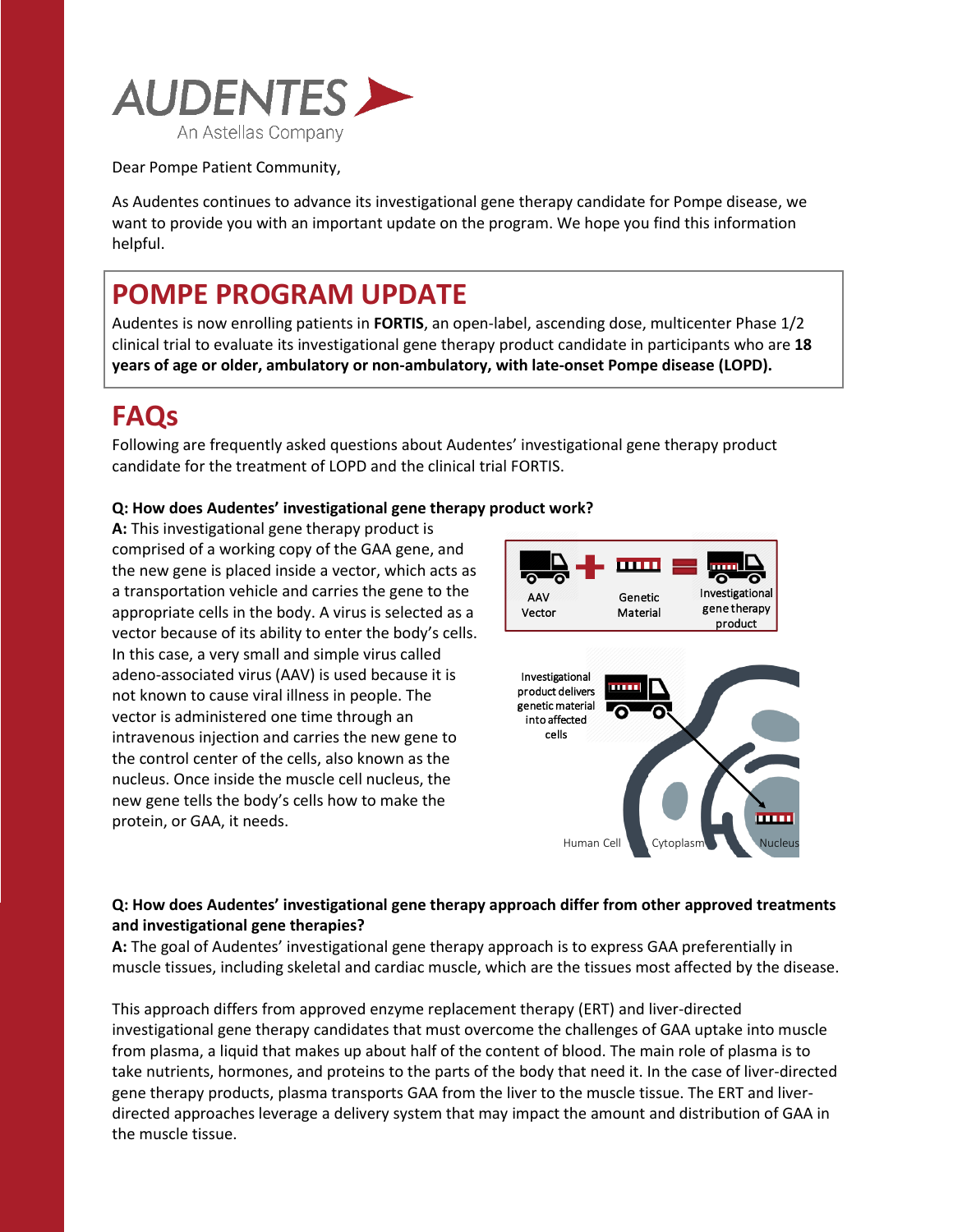### **Q: What are the objectives of FORTIS?**

**A:** The objectives of the clinical trial are to evaluate the following:

- The safety of 2 dose levels of the investigational gene therapy product in trial participants 18 years of age or older with LOPD
- Acid alpha-glucosidase (GAA) activity and preliminary efficacy of 2 dose levels of the investigational gene therapy product in participants 18 years of age with LOPD

#### **Q: How many people will take part in this investigative clinical trial?**

**A:** Up to approximately 8 people are expected to be in this trial in North America and Europe. Patients who meet eligibility are not guaranteed enrollment into the trial.

For specific clinical trial site information, please visit [www.clinicaltrials.gov](http://www.clinicaltrials.gov/) and enter "Pompe" in the "condition or disease" section and "FORTIS" in the "other terms" section. Click on "Gene Transfer Study in Patients with Late Onset Pompe Disease."

#### **Q: Who is eligible to participate in the clinical trial?**

**A:** To confirm participation in this clinical trial, a trial site doctor will review the following information from an individual's medical records:

- Diagnosis of Pompe disease
- Medication use: The only approved treatment for Pompe disease is ERT with recombinant human GAA (Lumizyme®, Myozyme®). To be able to take part in this clinical trial, you need to have been receiving Lumizyme® or Myozyme® for at least 2 years and on a stable dose for the last 6 months.
- Pulmonary (breathing) function
- Review of other medical conditions

*\*Other criteria will apply.*

For clinical trial inclusion/exclusion criteria, please visit please visit [www.clinicaltrials.gov](http://www.clinicaltrials.gov/) and enter "Pompe" in the "condition or disease" section and "FORTIS" in the "other terms" section. Click on "Gene Transfer Study in Patients with Late Onset Pompe Disease."

#### **Q: What are the benefits of participating in FORTIS?**

**A:** It is not known if being in this investigational clinical trial will improve an individual's condition; however, being in the trial may lead to having more frequent visits, testing, and evaluation by experts in Pompe disease. Additionally, other patients may benefit from knowledge gained – about Pompe disease or gene therapy in general – from this clinical trial.

# **FOR MORE INFORMATION ON FORTIS**

Talk to your doctor to find out if you might be eligible to participate in the FORTIS clinical trial and to learn the benefits and risk of participating in the trial. You also may reach out to the clinical trial sites listed on [www.clinicaltrials.gov.](http://www.clinicaltrials.gov/) To view the FORTIS clinical trial on the website, enter "Pompe" in the "condition or disease" section and "FORTIS" in the "other terms" section. Click on "Gene Transfer Study in Patients with Late Onset Pompe Disease." The ClinicalTrials.gov identifier (NCT number) for FORTIS is NCT04174105.